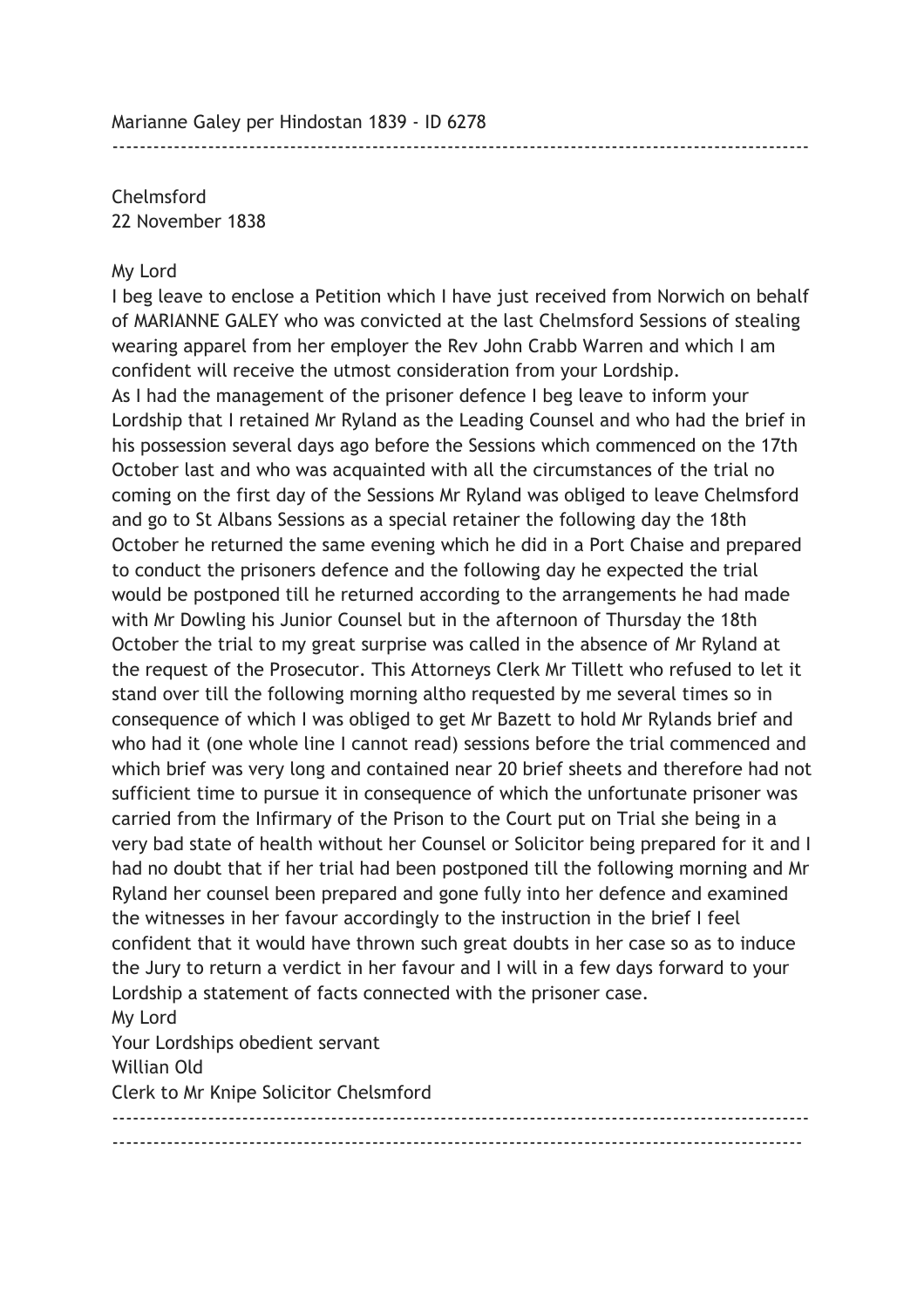Chelmsford 22nd December 1838

To the Right Honourable Lord John Russell

My Lord,

I enclosed your Lordship a Petition a few weeks ago on behalf of MARIANNE GALEY who was convicted at the last Essex Michaelmas Sessions of stealing wearing apparel from her employers, I more beg leave to enclose an affidavit of facts that took place at the trial of the above prisoner which I am confident will receive the utmost consideration from your Lordship. My Lord

\you Lordship's most obedient servant

William Old

------------------------------------------------------------------------------------------------------ ----------------------------------------------------------------------------------------------------

The Queen on the Prosecution of the Rev. J C Warren against **MARIANNE GAI FY** Affidavit of William Old

William Old of Chelmsford in the county of Essex Clerk to Francis Knipe of Chelmsford aforesaid Gentleman. Maketh Oath and saith that he thus Deponent received instructions from the above named prisoner to pu[ ] her defence and her trial which took place at the Quarter Sessions held at Chelmsford on Thursday 18th October last and that the thus [Deponent] did prepare a brief which consisted of near 20 brief sheets a copy of which said brief the thus deponent delivered to Mr Ryland in London on the 13th day of October last and at the same time retained the said Mr Ryland as the leading councel for the defendant further said that he did also deliver to Mr Dowling a brief at Chelmsford and retained him as the Junior Councel for the said prisoner and that the said trial did not come on the first day of the Sessions and that the said Mr Ryland was obliged to leave the sessions at Chelmsford on the Thursday the 18th day of October last for the purpose of going to the Saint Albans Sessions as a special retained and had made arrangements with Mr Dowling for the trial to stand over until the following morning on his return and that the said Mr Ryland did return late the same evening in a [Port] Chaise and purposed to conduct the said prisoners defence as thus Deponent hath been informed and believes to be true. And this Deponent further saith that in consequence of some conversation this Deponent had with the same Mr Dowling relative to this same trial on the morning of the 18th day of October last thus deponent informed the said prisoner that in consequence of the absence of Mr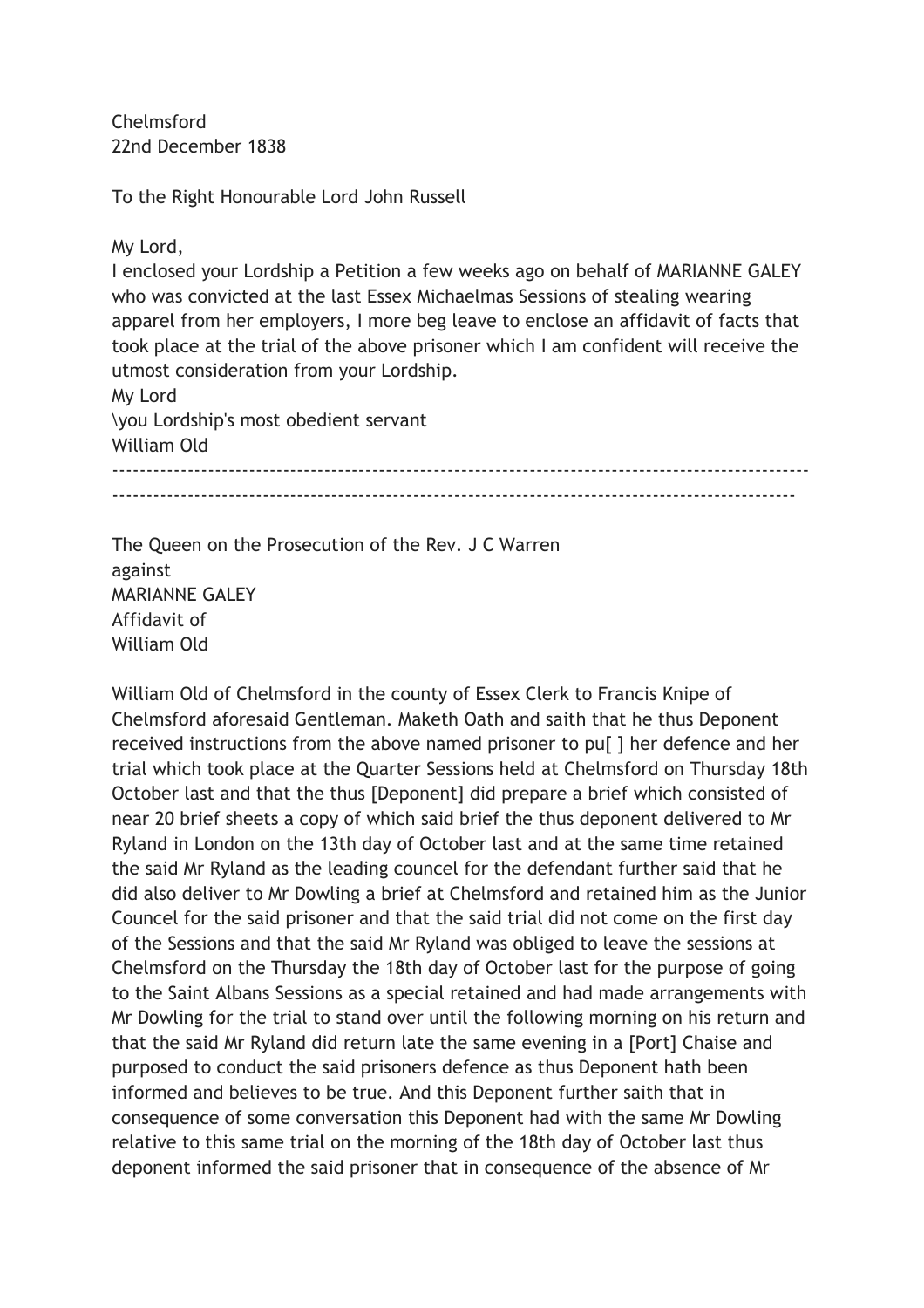Ryland her trial would be postponed till the following morning and thus deponent said that in the afternoon of Thursday 18th October the said trial was called on although the Prosecutor and his counsel and solicitor's clerk knew that Mr Ryland held a brief for the prisoner and was absent to the great surprise of this Deponent and that [ ] Deponent did request Mr Tillett the solicitor's clerk and the prosecutor to let it stand until the following morning in order that her counsel Mr Ryland who was in possession of the facts contained in the prisoners brief might be present which said required [ ] refused by the said Tillett and in consequence of which this Deponent was obliged to get Mr Baszett had not sufficient time to pursue the same before the said trial was called for and this deponent further saith that the said prisoner was brought from the Infirmary of the prison and carried into Court being in a very bad state of health and put on her trial without any previous notice and this Deponent also saith that the said Mr Dowling was professionally engaged in the Crown Court where the said trial was called on, and had been so in most of the cases during the day and therefore this Deponent believes he was not prepared for the defence of the said prisoner in consequence of which the very material points necessary for the defence were omitted such as the cross examination of the Prosecutor and his wife and also the examination of the witness supoened by the said prisoner as well as the production of several letters written by the Prosecutor's wife to the said prisoner and this deponent further saith that he believes the object of bringing the trial on in the absence of her counsel Mr Ryland was to get a conviction against the unfortunate prisoner and prevent her from being heard in her defence and this Deponent also saith that he believes the said prisoner had a good defence to all the charges brought against her and had her counsel Mr Ryland been present and her trial postponed till the following morning and her defence gone fully into and her witness examined accordingly to the Justic[ ] given in the brief it would have thrown such great doubt on the case as to induce the Jury to acquit her and this Deponent further saith that he had never witnessed a prosecution concluded more severely against any prisoner then the present.

William Old

Sworn at Chelmsford in the County of Essex this day twentieth day of December 1838

before

John Copland a Commissioner for taking affidavits in the Court of Queens Bench at Westminster London

------------------------------------------------------------------------------------------------------ ---------------------------------------------------------------------------------------------

To the Right Honourable Lord John Russell MP Her Majesty's Secretary of State for the Home Department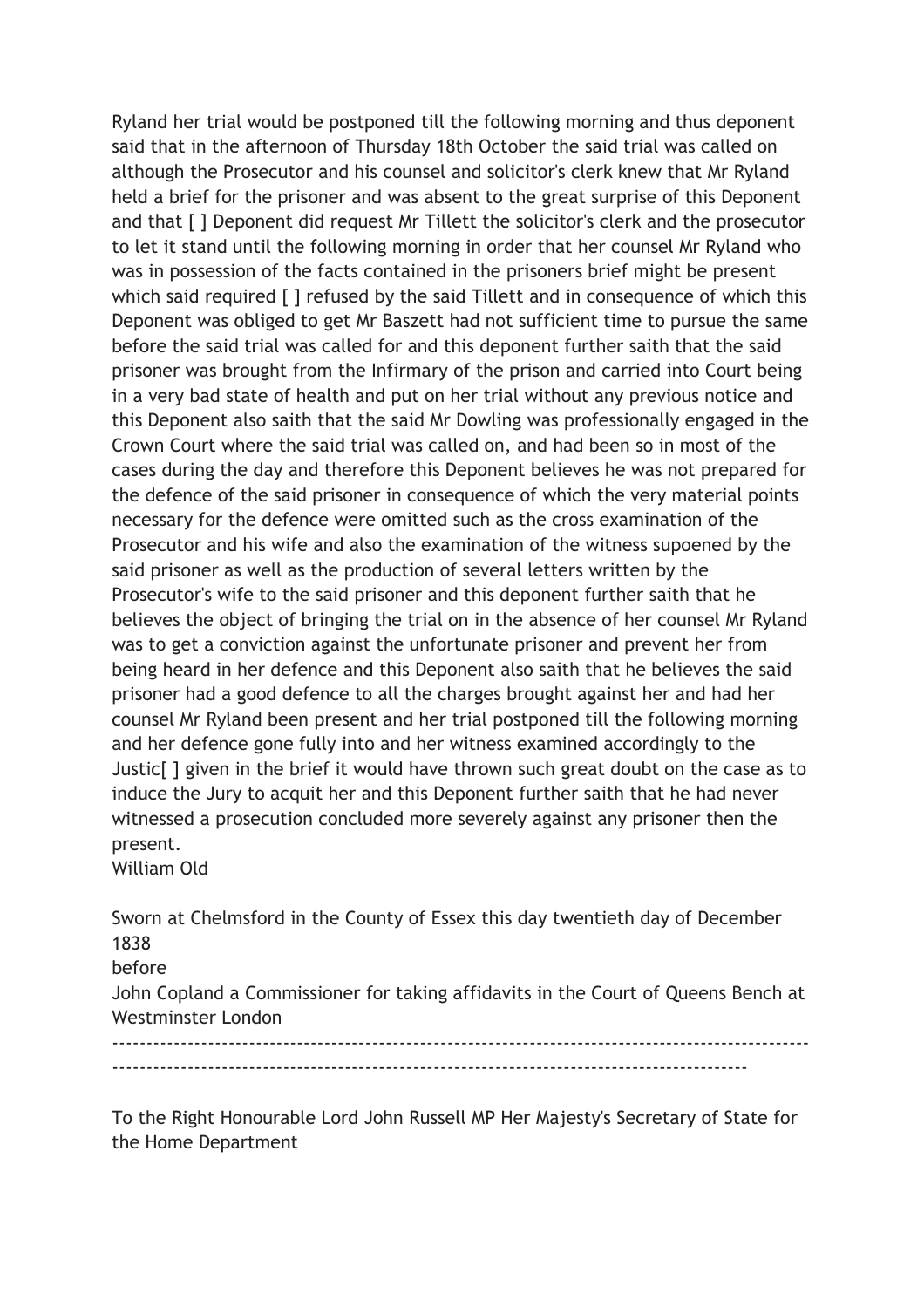The humble Petition of MARIANNE GALEY the wife of RICHARD GALEY of the City of Norwich late a Wine and Spirit Merchant.

## Humbly Sheweth

That in consequence of divers unhappy disputes and differences she was about two years ago separated from and lived apart from her said husband.

That in pursuance of the recommendations of her friends and relations she in the month of August one thousand eight hundred and thirty seven procured a situation as Housekeeper to the Rev John Crabb Warren of Little Hockesley in the County of Essex and continued in such service till the month of May last when she obtained leave of absence on account of ill health and returned to the City of Norwich bringing with her her boxes containing as she supposed her own apparel, your Petitioner positively denies having any knowledge that any property belonging either to the Prosecutor or his wife was in her boxes at the time of such removal. That in the month of August last your petitioner entered service of the Prosecutor she was possessed of abundance of clothes linin and articles similar to those claimed by the Prosecutor and your Petitioner most solemnly declares that the handkerchief found in her possession sworn to by the fellow servant HEPZIBETH TURNER was the property of your Petitioner , she having a great many of them when she entered the service of the Prosecutor - Your petitioner took with her her boxes without ever looking in them being very ill at the time not knowing of anything being therein but what belonged to her, which boxes were all unlocked and open to the other servants in the employ of the Prosecutor.

That the cambrie and pocket hankerchiefs sworn by the Prosecutor were exchanged and given to her by mistake with the linen at the time of washing as the linen belonging as well to the Prosecutor as your Petitioner was all washed and got up together which circumstances your Petitioner states to Sarah Crisp one of the witnesses for the Prosecution , and of her intention to take back with her when she returned to her situation and which fact the said Sarah Crisp has acknowledged. That your Petitioner has all ways borne a good character for honesty That your petitioner is in a very ill state of health and quite unable to bear the dreadful punishment consequent upon her conviction as a felon she having been sentenced to seven years transportation.

That your Petitioner begs leave further to state that during her service she had the unpleasant duty to perform of discharging several servants at the request of Mrs Warren the wife of the Prosecutor in consequence of which the remaining servants bore your Petitioner much ill will and principally upon whose testimony your Petitioner was convicted.

That between the time of your Petitioner leaving the service of the Prosecutor and the commencement of the prosecution (three months since) your Petitioner received several letters from the Prosecutors wife (several of which are now in her possession) couched in the most friendly terms wishing her to return to her situation as soon as her health was restored and which she was about to do at the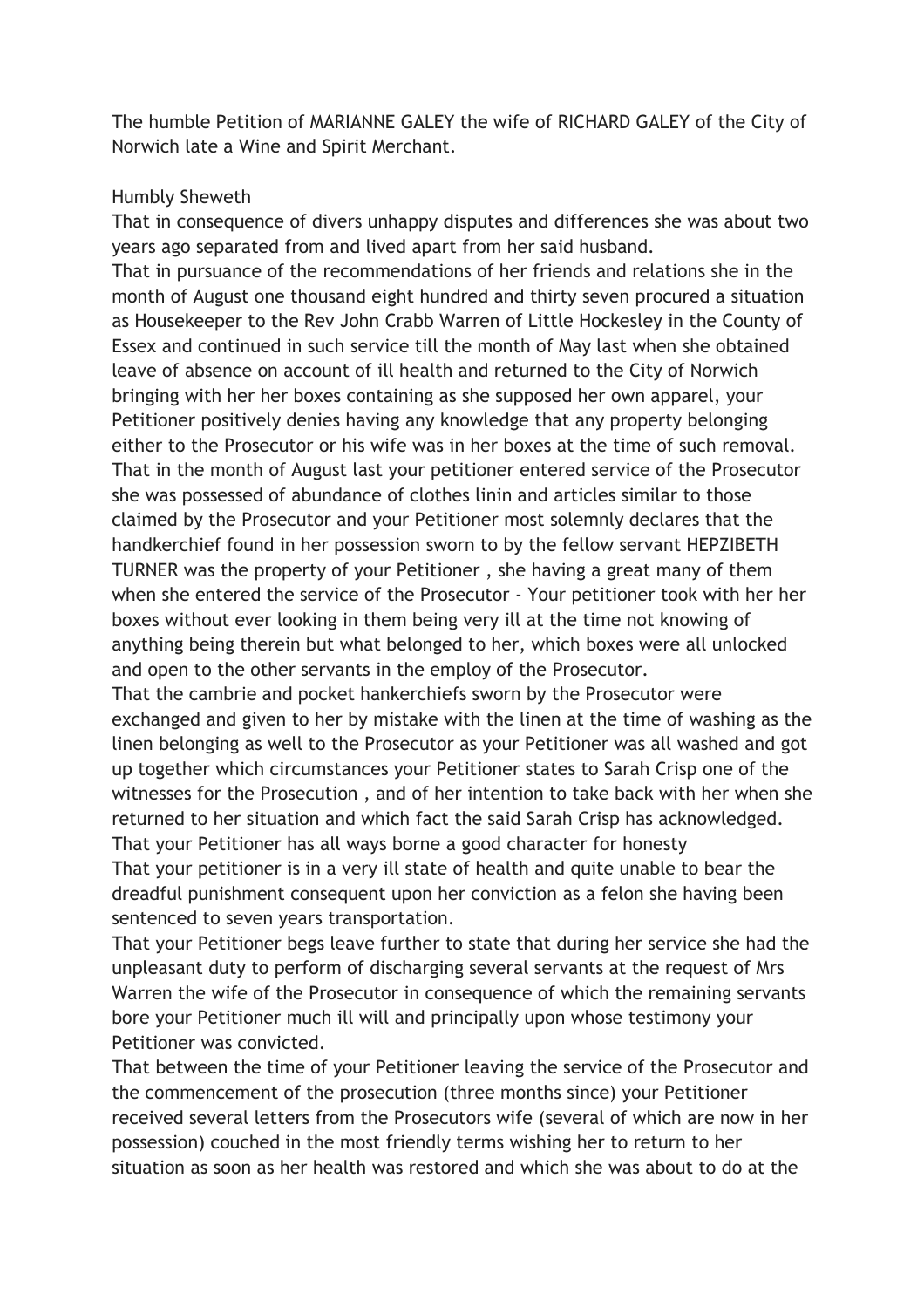time she was apprehended.

Your Petitioner most humbly prays that your Lordship will be pleased to investigate her case and to take the circumstances of her ill health and of the case generally into consideration and recommend her as a fit object for the Royal Clemency. And your Petitioner will ever pray. Marianne Galey -----------------------------------------

We the undersigned most respectfully beg leave to certify that we have known the Petitioner for several years last past during which time she has borne a good character for honesty and we further beg leave to recommend her as a fit object for the Royal Clemency.

John Herring - Gent - Norwich Clarke Miller - Merchant A Beckwith - Gent - Governor of the Corporation of Guardians of Norwich W Killon - Gent - Governor of the Corporation of Guardians of Norwich Peter Brown - Gent - Norwich John Howard - Gent - Norwich Thomas Peckham - Gent - Governor of the Guardians of Norwich Robert Woolerston - Surgeon - Norwich Samuel Thurlow - Manufacturer - Norwich James Lamb - Clerk and Accountant Samuel Jeffries - Overseer Robert Worthy - Town Councillor Thomas Hendry Hake - Gent - Norwich James Worman - Builder - Norwich Thomas Wicks - Shopkeeper - Norwich M Johnson - Builder M Stacy - Chemist and Druggist - Norwich J Garthorn - Gent - Surgeon of the Asylum ------------------------------------------------------------------------------------------------------  $-$ 

MARIANNE GALEY ESSEX 1838 STEALING FROM HER EMPLOYER 7 YEARS TRANSPORTATION SOURCE HOME OFFICE CRIMINAL PETITIONS - SERIES 1 SERIES - HO 17 PIECE NUMBER - 48 ITEM NUMBER - GZ 36  $-$ -------------------------------------------------------------------------------------